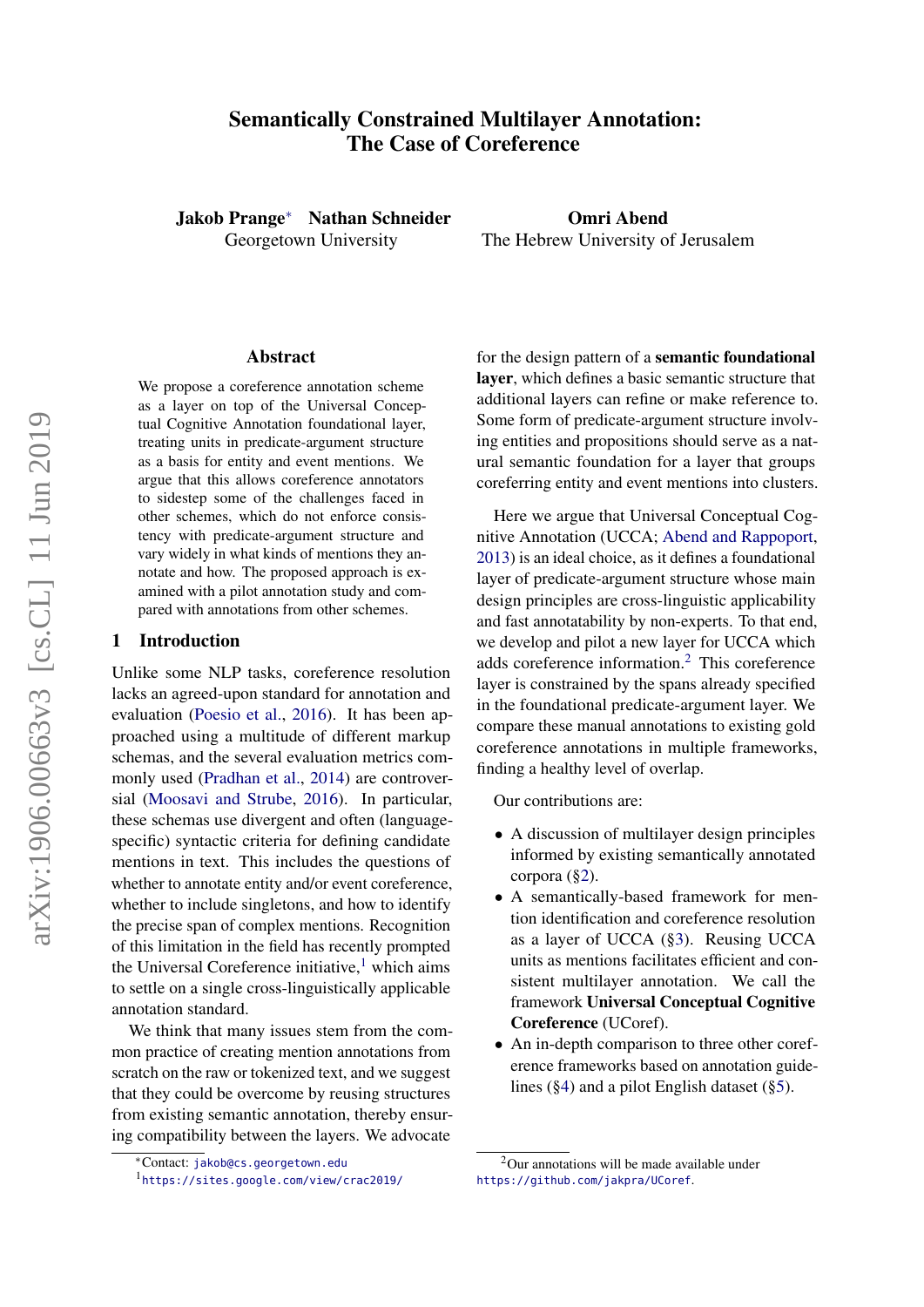<span id="page-1-0"></span>

Figure 1: A foundational UCCA analysis of three consecutive sentences from the Richer Event Description corpus, with examples of coreferent units superimposed (boxes). The context is that the speaker is posting a message to a forum in which she shares her own fears and asks for advice; *you* is coreferent with *anyone else*, and *them* refers back to the whole first scene.<sup>[3](#page-0-1)</sup> Circled nodes indicate semantic heads/minimal spans, as determined by following State (**S**) and Center (**C**) edges. In the third sentence, *Advice please!*, the addressee/adviser is a salient, but implicit Participant (A) which is expressed with a remote (dashed) edge to a prior mention. Remaining categories are abbreviated as: **H** – Parallel Scene, **P** – Process, **E** – Elaborator, **D** – Adverbial, **F** – Function.

#### 2 Background and Motivation

We first consider the organization of semantic annotations in corpora, arguing that UCCA's representation of predicate-argument structure should serve as a foundation for coreference annotations.

#### <span id="page-1-1"></span>2.1 Approaches to Semantic Multilayering

A major consideration in the design of coreference annotation schemes, as well as meaning representations generally, is what the relevant annotation targets are and whether they should be normalized across layers when the text is annotated for multiple aspects of linguistic structure. Should coreference be annotated completely independently of decisions about syntactic phrases and semantic predicate-argument structures? On the one hand, this decoupling of the annotations might absolve the coreference annotators from having to worry about other annotation conventions in the corpus. On the other hand, this is potentially a recipe for

inconsistent annotations across layers, making it more difficult to integrate information across layers for complex reasoning in natural language understanding systems. Moreover, certain details of coreference annotation may be underdetermined such that relying on other layers would save coreference annotators and guidelines-developers from having to reinvent the wheel.

We can examine existing semantic annotation schemes with regard to two closely related criteria: a) anchoring, i.e. the previously determined underlying structure (characters, tokens, syntax, etc.) that defines the set of possible annotation targets in a new layer; and b) modularity, the extent to which multiple kinds of information are expressed as separate (possibly linked) structures/layers, which may be annotated in different phases.

Massively multilayer corpora. A few corpora comprise several layers of annotation, including semantics, with an emphasis on modularity of these layers. One example is OntoNotes [\(Hovy et al.,](#page-9-3) [2006\)](#page-9-3), annotated for syntax, named entities, word senses, PropBank [\(Palmer et al.,](#page-9-4) [2005\)](#page-9-4) predicateargument structures, and coreference. Another example is GUM [\(Zeldes,](#page-9-5) [2017\)](#page-9-5), with layers for syntactic, coreference, discourse, and document structure. Both of these resources cover multiple genres. Different layers in these resources are anchored differently, as noted below.

Token-anchored. Many semantic annotation layers are specified in terms of character or token offsets. This is the case for UCCA's Foundational Layer ([§2.2\)](#page-2-0), FrameNet [\(Fillmore and Baker,](#page-8-1) [2009\)](#page-8-1), RED [\(O'Gorman et al.,](#page-9-6) [2016\)](#page-9-6), all of the lay-

<sup>3</sup>Following UCCA's philosophy, we interpret both *fears* and *them* mainly as evoking the emotional state of having fears (i.e., "how did you get over them"  $\approx$  "how did you get over being afraid"). This analysis abstracts away from the more direct reading as the specific objects of fear; but either way, the proper semantic head of the first sentence has to be *fears* (not *have*), and from our flexible minimum/maximum span policy it follows that any mention coreferring with *fears* automatically corefers with the whole scene.

Further, we interpret both *anyone else* and *you* as referring to the unknown-sized set of audience members sharing the speaker's fears. Whereas *you* introduces a presupposition that this set is non-empty, this is not the case for the negative polarity item *anyone else*. Although questionable in terms of cohesion (as the presupposition created by *you* fails if the answer to the first question is 'no'), this is a typical phenomenon in conversational data and can be explained by recognizing that the second question is implicitly conditional: "If so, how did you get over them?"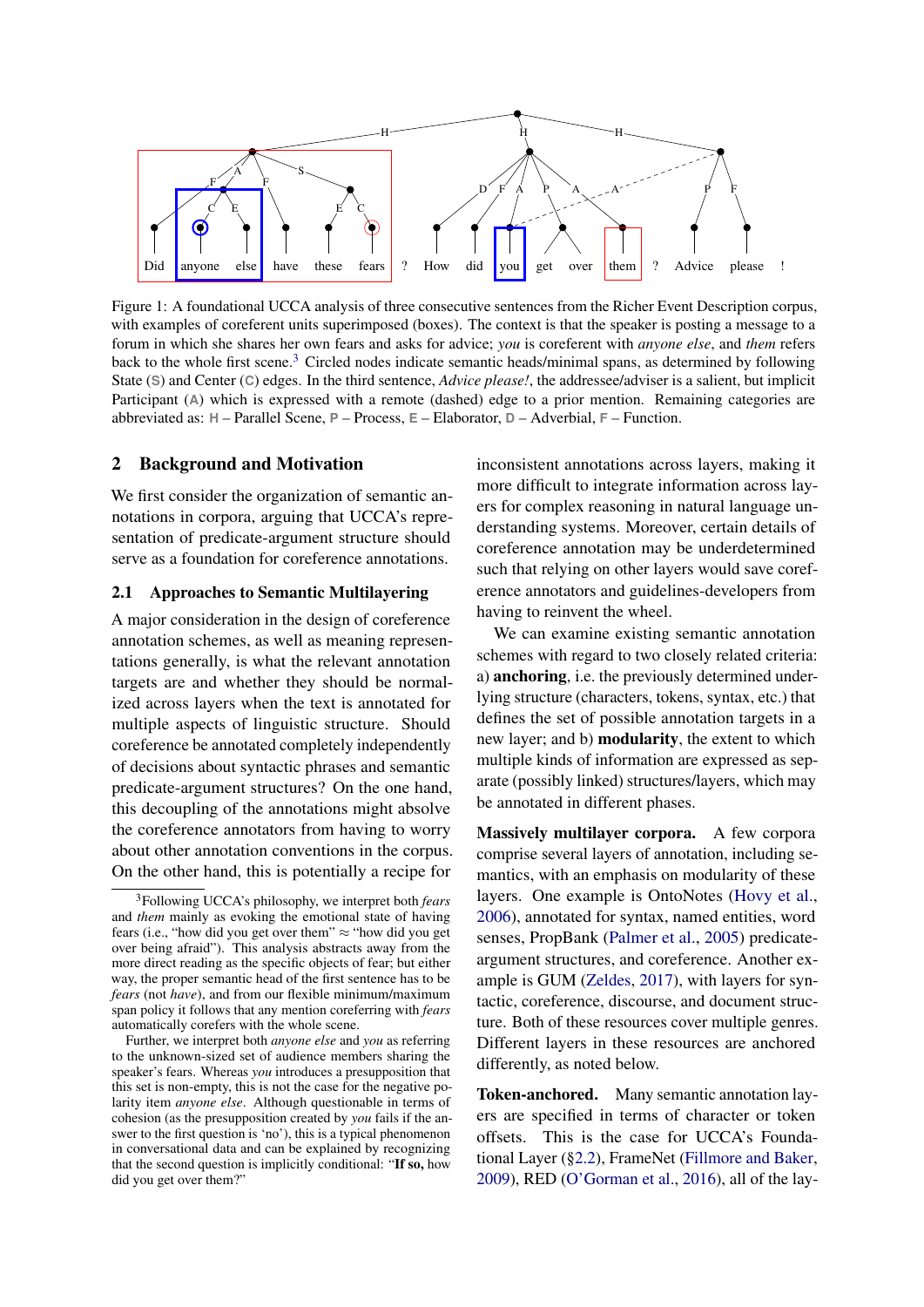ers in GUM, and the named entity and word sense annotations in OntoNotes. Though the guidelines may mention syntactic criteria for deciding what units to semantically annotate, the annotated data does not explicitly tie these layers to syntactic units, and to the best of our knowledge the annotator is not constrained by the syntactic annotation.

Syntax-anchored. Semantic annotations explicitly defined in terms of syntactic units include: PropBank (such as in OntoNotes); and the coreference annotations in the Prague Dependency Treebank (PDT; [Nedoluzhko et al.,](#page-9-7) [2016\)](#page-9-7). In addition, PDT's "deep syntactic" tectogrammatical layer, which is built on the syntactic analytic layer, can be considered quasi-semantic [\(Böhmová et al.,](#page-8-2) [2003\)](#page-8-2).

*Transformed syntax.* In other cases, semantic label annotations enrich skeletal semantic representations that have been deterministically converted from syntactic structures. One example is Universal Decompositional Semantics [\(White et al.,](#page-9-8) [2016\)](#page-9-8), whose annotations are anchored with Pred-Patt, a way of converting Universal Dependencies trees [\(Nivre et al.,](#page-8-3) [2018\)](#page-8-3) to approximate predicateargument structures.

Sentence-anchored. The Abstract Meaning Representation (AMR; [Banarescu et al.,](#page-8-4) [2013\)](#page-8-4) is an example of a highly integrative (anti-modular) approach to sentence-level meaning, without anchoring below the sentence level. AMR annotations take the form of a single graph per sentence, capturing a variety of kinds of information, including predicate-argument structure, sentence focus, modality, lexical semantic distinctions, coreference, named entity typing, and entity linking ("Wikification"). English AMR annotators provide the full graph at once (with the exception of entity linking, done as a separate pass), and do not mark how pieces of the graph are anchored in tokens, which has spawned a line of research on various forms of token-level alignment for parsing (e.g. [Flanigan](#page-8-5) [et al.,](#page-8-5) [2014;](#page-8-5) [Pourdamghani et al.,](#page-9-9) [2014;](#page-9-9) [Chen and](#page-8-6) [Palmer,](#page-8-6) [2017;](#page-8-6) [Szubert et al.,](#page-9-10) [2018;](#page-9-10) [Liu et al.,](#page-9-11) [2018\)](#page-9-11). Chinese AMR, by contrast, is annotated in a way that aligns nodes with tokens [\(Li et al.,](#page-9-12) [2016\)](#page-9-12).

Semantics-anchored. The approach we explore here is the use of a *semantic* layer as a foundation for a different type of semantic layer. Such approaches support modularity, while still allowing annotation reuse. A recent example for this approach is multi-sentence AMR [\(O'Gorman et al.,](#page-9-13) [2018\)](#page-9-13), which links together the previously annotated per-sentence AMR graphs to indicate coreference across sentences.

### <span id="page-2-0"></span>2.2 UCCA's Foundational Layer

UCCA is a coarse-grained, typologically-motivated scheme for analyzing abstract semantic structures in text. It is designed to expose commonalities in semantic structure across paraphrases and translations, with a focus on predicate-argument and other semantic head-modifier relations. Formally, each text passage is annotated with a directed acyclic graph (DAG) over semantic elements called units. Each unit, corresponding to (anchored by) one or more tokens, is labeled with one or more semantic categories in relation to a parent unit.

The foundational layer $<sup>4</sup>$  $<sup>4</sup>$  $<sup>4</sup>$  specifies a DAG struc-</sup> ture organized in terms of scenes (events/situations mentioned in the text). This can be seen for three sentences in figure [1,](#page-1-0) where each corresponds to a Parallel Scene (denoted by the category label **H**) as three events are presented in sequence. A scene unit is headed by a predicate, which is either a State (**S**), like *these fears*, or a Process (**P**), like *get over*. Most scenes have at least one Participant (**A**), typically an entity or location—in this case, the individuals experiencing fear. Semantic refinements of manner, aspect, modality, negation, causativity, etc. are marked with the category Adverbial (**D**). Time (**T**) is used for temporal modifiers. Within a non-scene unit, the semantic head is marked Center (**C**), while semantic modifiers are Elaborators (**E**). Function (**F**) applies to words considered to add no semantic content relevant to the scene structure.

Some additional structural properties are worthy of note. An unanalyzable unit indicates that a group of tokens form a multiword expression with no internal semantic structure, like *get over* 'surmount'. A **remote edge** (reentrancy, shown as a dashed line in figure [1\)](#page-1-0) makes it possible for a unit to have multiple parent units such that the structure is not a tree. This is mainly used when a Participant is shared by multiple scenes. Texts are annotated in passages generally larger than sentences, and remote edges may cross sentence boundaries—for example, when a Participant mentioned in one sentence is implicit in the next, such as *you* as the implicit advice-giver in the sentence *Advice please!*. Implicit units are null elements used when there is a salient piece of the meaning that is implied but

<sup>4</sup>Annotation guidelines: [https://github.com/](https://github.com/UniversalConceptualCognitiveAnnotation/docs/blob/master/guidelines.pdf) [UniversalConceptualCognitiveAnnotation/docs/blob/](https://github.com/UniversalConceptualCognitiveAnnotation/docs/blob/master/guidelines.pdf) [master/guidelines.pdf](https://github.com/UniversalConceptualCognitiveAnnotation/docs/blob/master/guidelines.pdf)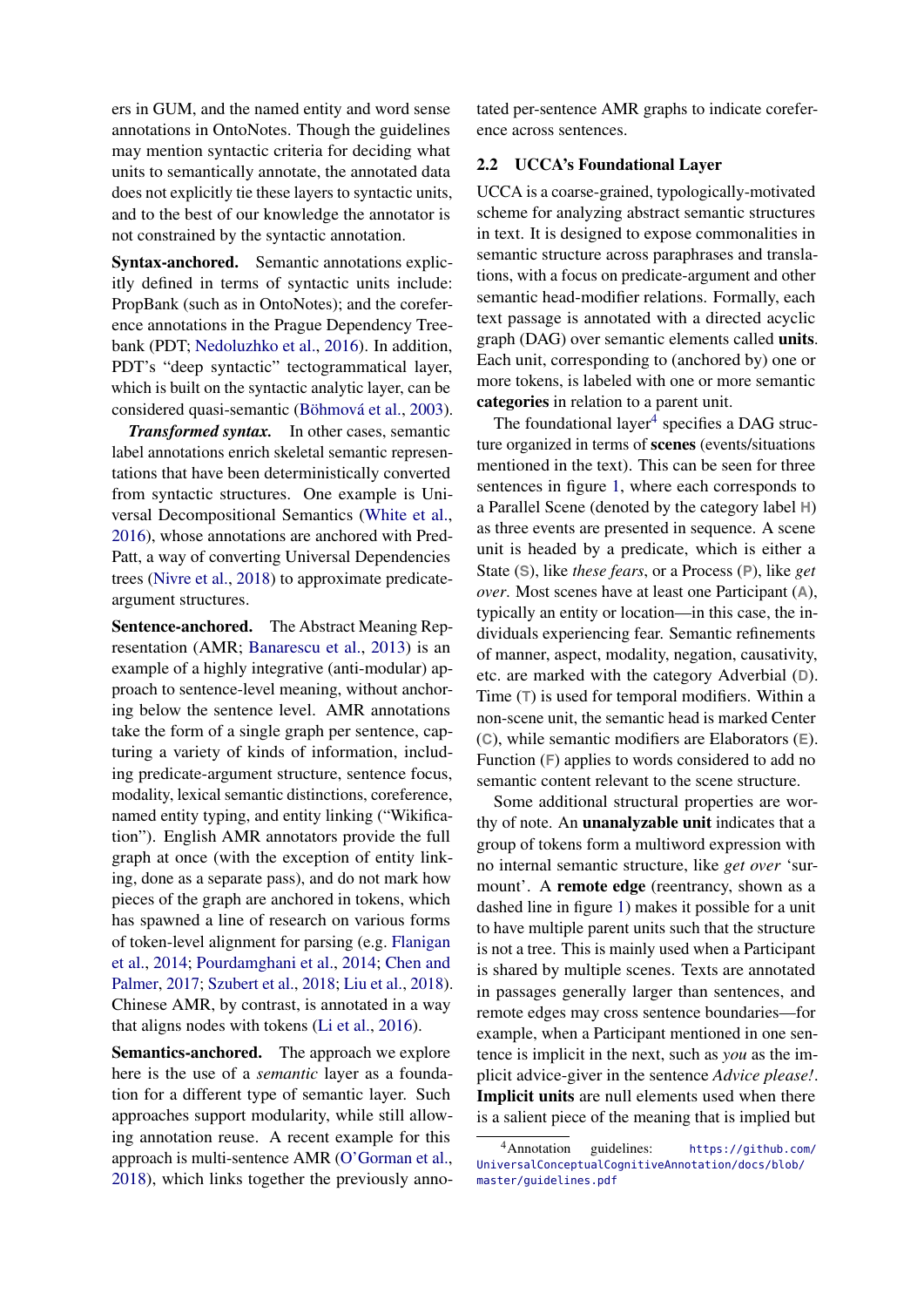<span id="page-3-1"></span>

Figure 2: The reference layer UCoref on top of UCCA's foundational layer. A new "referent node" is introduced as a parent for each cluster of coreferring mentions. Colors and shapes indicate coreferring mentions. By virtue of the remote Participant edge (dashed line), the addressee referent implicitly participates in the third scene as well.

not expressed overtly *anywhere* in the passage. (If the third sentence from figure [1](#page-1-0) was annotated in isolation, the advice-giver would be represented by an implicit unit.)

### <span id="page-3-2"></span>2.3 Insufficiency of the Foundational Layer

In addition to the benefits of a semantic foundational layer for coreference annotation ([§2.1\)](#page-1-1), we point out how adding such a layer to UCCA would rectify shortcomings of the foundational layer.

First and foremost, UCCA currently lacks any representation of "true" coreference, i.e., the phenomenon that two or more *explicit* units are mentions of the same entity. Second, though remote edges are helpful for indicating that a Participant is shared between multiple scenes, this is problematic if the referent is mentioned multiple times in the passage. Because the information that those mentions are coreferent is missing, the choice which mention to annotate with a remote edge is underdetermined. This leads to multiple conceptually equivalent choices that are formally distinct, opening the way for spurious disagreements. For example, the implicit advice-giver in figure [1](#page-1-0) could be marked equally well with a remote edge to *anyone else* instead of *you*, resulting in a structurally diverging graph (taking the presented analysis as the reference). $5$  And third, many other implicit relations relevant to coreference (e.g., implied common sense part/whole relations, via *bridging*) are not exposed in the foundational layer of UCCA. A layer that annotates identity coreference could be

extended with such additional information in the future.

### <span id="page-3-0"></span>3 The UCoref Layer

The underlying hypothesis of this work is that the spans of words that form referring expressions, i.e., evoke or point back to entities and events in the world, are also grouped as semantic units in the foundational layer of UCCA. This assumption is motivated by the fundamental principles of UCCA as a neo-Davidsonian theory: The basic elements of a discourse are descriptions of scenes ( $\approx$  events), and their basic elements are participants ( $\approx$  entities). We can thus automatically identify scene and participant units as referring. With this high-precision preprocessing and a small set of simple guidelines for identifying other UCCA units as referring, the process of *mention identification* in UCoref is very efficient. Figure [2](#page-3-1) illustrates how UCoref interacts with the foundational layer. Four referents and six mentions (two singletons) are identified based on the criteria below.

Scene and Participant units. The vast majority of referent mentions can be identified by two simple rules: 1) All scene units are considered mentions as they constitute descriptions of actions, movements, or states as defined in the foundational layer guidelines. 2) Similarly, all Participant units are considered mentions as they describe entities that are contributing to or affected by a scene/event (including locations and other scenes/events).

Special attention should be paid to relational nouns like *teacher* or *friend* that both refer to an entity and evoke a process or state in which the entity generally or habitually participates. $6$  Ac-

<sup>5</sup>While additional, more restrictive guidelines could to some extent curb such confusion (e.g., by specifying that the closest appropriate mention to the left should always be chosen as the remote target), this would require the foundational layer annotators to be confident in the notion of coreference to determine which mentions are "appropriate", eliminating the modularity and intuitiveness we desire.

<sup>6</sup>A teacher is a person who teaches and a friend is a person who stands in a friendship relation with another person. Cf. [Newell and Cheung](#page-9-14) [\(2018\)](#page-9-14); [Meyers et al.](#page-9-15) [\(2004\)](#page-9-15).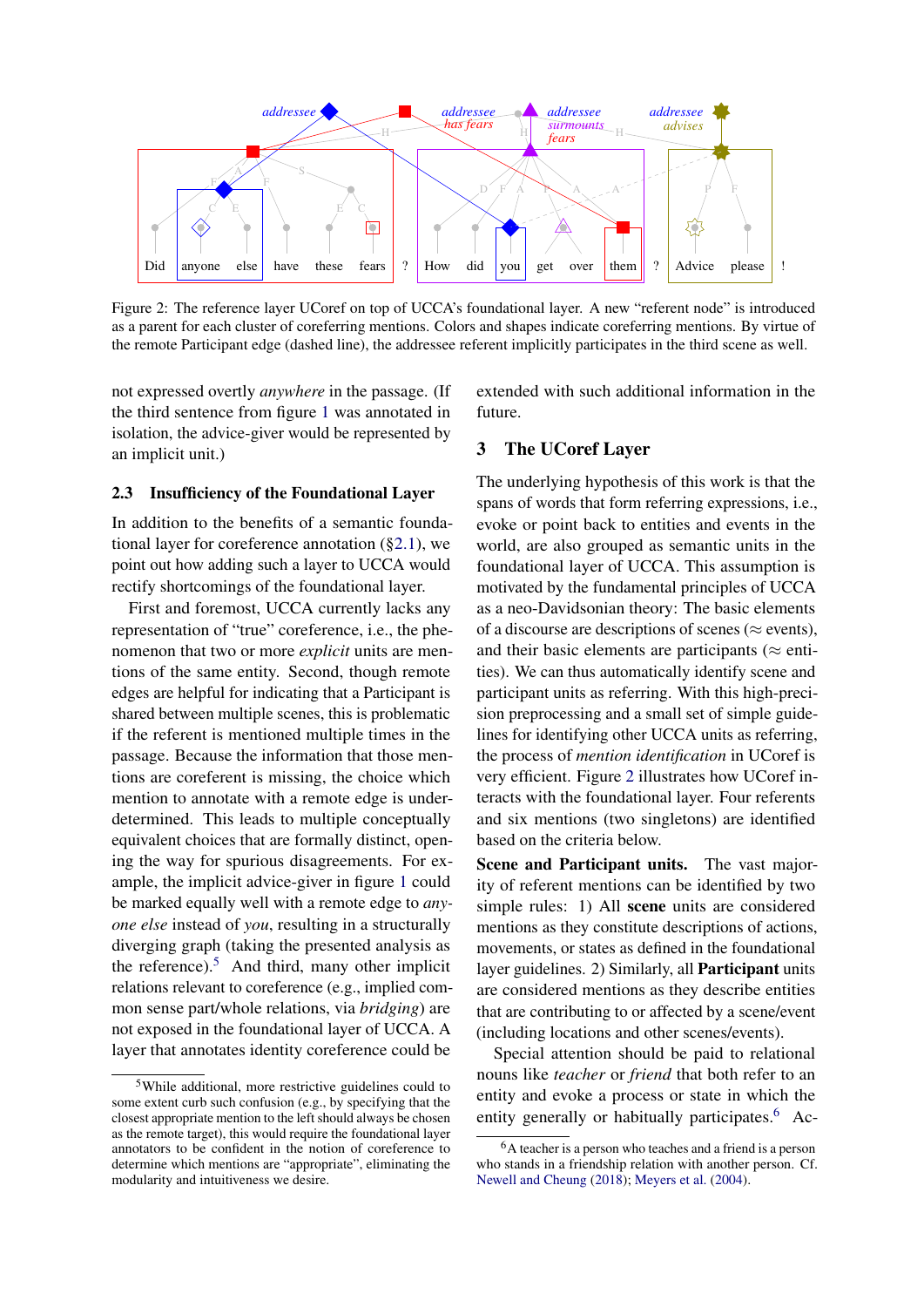cording to the UCCA guidelines, these words are analyzed internally (as both **P**/**S** and **A** within a nested unit over the same span), in addition to the context-dependent incoming edge from their parent. However, the inherent scene (of teaching or friendship) is merely *evoked*, but not *referred to*, and it is usually invariant with respect to the explicit context it occurs in. Moreover, treating one span of words as two mentions would pose a significant complication. Thus, we consider these units only in their role as Participant (and not scene) mentions.

Non-scene-non-participant units. A certain subset of the remaining unit types are considered to be mention *candidates*. This subset is comprised of the categories, *Time*, *Elaborator*, *Relator*, *Quantity*, and *Adverbial*. We give detailed guidelines for these categories, as well as for coreference markup, in the supplementary material (appendix [A\)](#page-10-0).

Center units. For simplicity, a referring unit with a *single* Center usually does not require its Center to be marked separately, as a unit always corefers with its Center (see [§4](#page-4-0) and [§5.1](#page-6-0) about how this relates to the min/max span distinction).

*Multi*-Center units receive a different treatment: One use of multi-Center units is coordination, where each conjunct is a Center. Here we do want to mark up the conjuncts in addition to the whole coordination unit—provided the whole unit is referring by one of the other criteria—and assign them to separate coreference clusters. Another class of multi-Center units, which we call *relative partitive constructions*, is less straightforward to handle. Consider a phrase like *the top of the mountain*. The intuition given in the UCCA guidelines is that while the phrase is syntactically and, to some extent, semantically headed by *top*, it can only be fully understood in relation to *mountain*; thus, both words should be Centers. This construction is clearly less symmetric than coordination, but at this point we do not have a reliable way of formally distinguishing the two in preprocessing, purely based on the UCCA structure and categories. Thus, multi-Center units deserve a more nuanced manual UCoref analysis in future work; however, for the sake of consistency and simplicity, we treat all multi-Center units in the same way as we treat coordinations in our pilot annotation ([§5\)](#page-5-0).

<span id="page-4-0"></span>Implicit units. Implicit units may be identified as mentions and linked to coreferring expressions just like any other unit, as long as they meet the criteria outlined above.

### 4 Comparison with Other Schemes

The task of coreference resolution is far from trivial and has been approached from many different angles. Below we give a detailed analysis of the theoretical differences between three particular frameworks: OntoNotes [\(Hovy et al.,](#page-9-3) [2006\)](#page-9-3), Richer Event Description (RED; [O'Gorman et al.,](#page-9-6) [2016\)](#page-9-6), and the Georgetown University Multilayer corpus (GUM; [Zeldes,](#page-9-5) [2017\)](#page-9-5).

Singletons and events. RED and UCoref annotate all nominal entity, nominal event, and verbal event mentions, including singletons.[7](#page-0-1) OntoNotes does not include singleton mentions in the coref-erence layer.<sup>[8](#page-0-1)</sup> Further, only those verbal mentions that are coreferent with a nominal are included. GUM includes all nominal mentions, including singletons and nominal event mentions, and follows the OntoNotes guidelines for verbal mentions.

Syntactic vs. semantic criteria. GUM and OntoNotes, despite not being *anchored* in syntax, specify syntactic criteria for mention and coreference annotation. The criteria in RED and UCoref, on the other hand, are fundamentally semantic. Rough syntactic guidance is only given where appropriate and at no time is a decisive factor.

Minimum and maximum spans. The policy on mention spans is often one of two extremes: *minimum* spans (also called *triggers* or *nuggets*), which typically only consist of the head word or expression that sufficiently describes the type of entity or event; or *maximum* spans (also called *full mentions*), containing all arguments and modifiers. GUM and OntoNotes generally apply a maximum span policy for nominal mentions, with just a few exceptions.<sup>[9](#page-0-1)</sup> For verbal mentions, OntoNotes chooses minimum spans, whereas GUM annotates full clauses or sentences. RED always uses minimum spans, except for time expressions, which follow the TIMEX3 standard [\(Pustejovsky et al.,](#page-9-16) [2010\)](#page-9-16). One of the main advantages of UCoref is that the preexisting predicate-argument and headmodifier structures of the foundational layer allow a flexible and reliable mapping between minimum and maximum span annotations. Addition-

<sup>&</sup>lt;sup>7</sup>For event coreference specifically, see also EventCoref-Bank (ECB; [Bejan and Harabagiu,](#page-8-7) [2010\)](#page-8-7) and the TAC-KBP Event Track [\(Mitamura et al.,](#page-9-17) [2015\)](#page-9-17), which uses the ACE 2005 dataset [\(LDC2006T06;](https://catalog.ldc.upenn.edu/LDC2006T06) [Doddington et al.,](#page-8-8) [2004\)](#page-8-8).

<sup>8</sup>A separate layer records all *named* entities, however, and non-coreferent ones can be considered singleton mentions.

 $9$ The GUM guidelines specify that clausal modifiers should not be included in a nominal mention.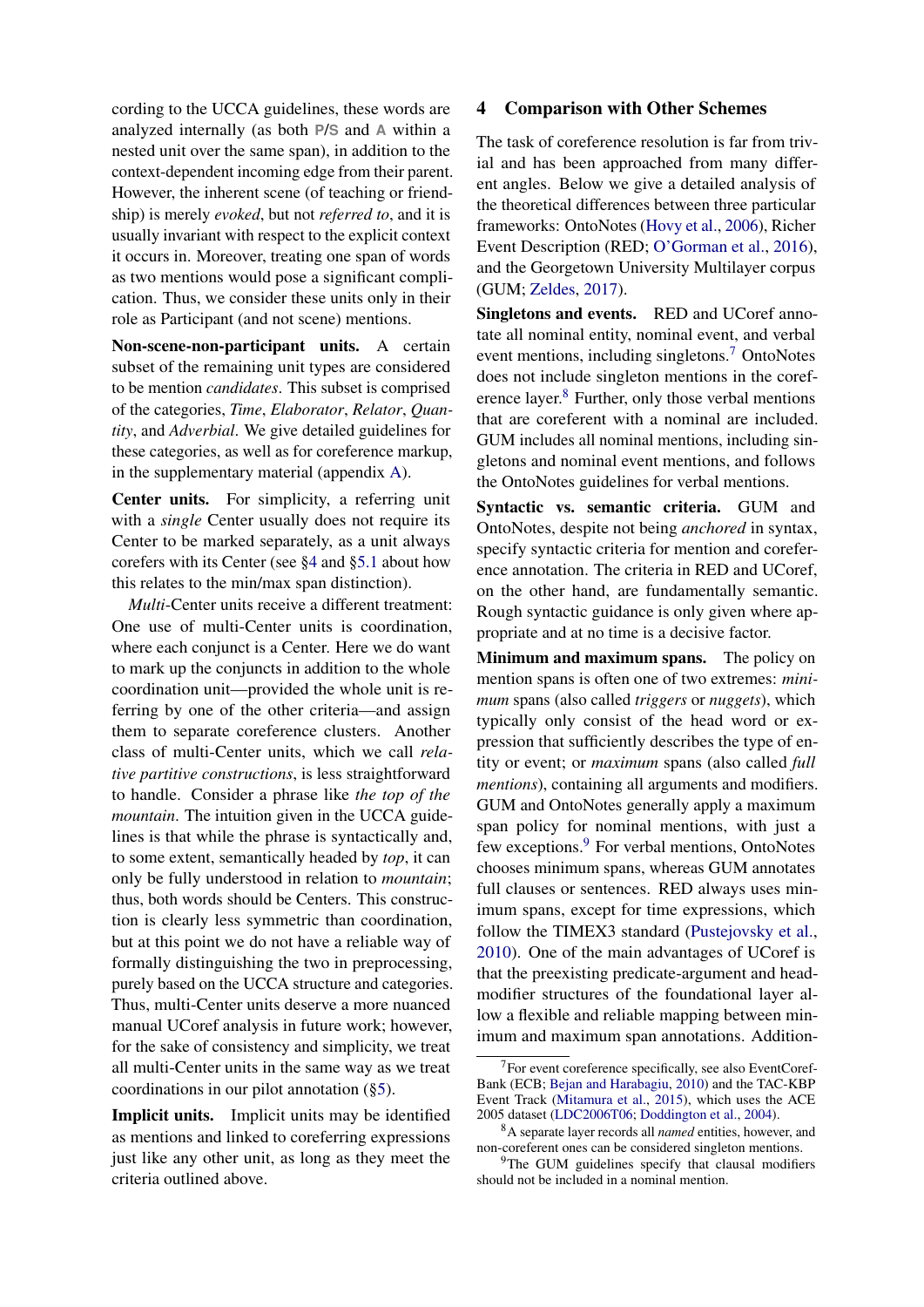ally, UCoref has 'null' spans, corresponding to implicit units in UCCA.<sup>[10](#page-0-1)</sup>

Predication. OntoNotes does not assert a coref-erence relation between copular arguments.<sup>[11](#page-0-1)</sup> RED distinguishes several relation types depending on the "predicativeness" of the expression and in particular asserts a set-membership (i.e., non-identity) relation when the second argument is indefinite. In GUM, relation types are assigned based on different criteria, $12$  and, depending on the polarity and modality of the copula, its arguments may be marked as coreferring mentions, even if they are indefinite.<sup>[13](#page-0-1)</sup> A slightly different distinction is made in UCoref, where, thanks to the foundational layer, evokers of set-membership and attributive relations are marked as stative scenes in which the modified entity participates. Definite identity is handled in the same way as in RED, as well as relational nouns except for the special case of generic mentions (appendix [A.2\)](#page-11-0).

Apposition. In RED and OntoNotes, punctuation is considered a strict criterion for marking appositives, while GUM relies solely on syntactic completeness. In OntoNotes and GUM, ages specified after a person's name are considered separate appositional mentions, coreferring with the name mention they modify. UCoref takes advantage of UCCA's semantic Center-Elaborator structure, abstracting away from superficial markers like punctuation which may not be available in all genres and languages (details in appendix [A.2\)](#page-11-0).

Prepositions. Whereas OntoNotes and GUM stick to the syntactic notion of NPs, UCoref includes prepositions and case markers within men-

tions. This does not have a major effect on coreference, but contributes to consistency between languages that vary in the grammaticalization of their case marking.

Coordination. Our treatment of coordinate entity mentions is adopted and expanded from the GUM guidelines, where the span containing the full coordination is only marked up if it is antecedent to a plural pronominal mention. OntoNotes does not specify how coordinations in particular should be handled; while the guidelines state that out of *headsharing* (i.e., elliptic) mentions only the largest one should be picked, we assume that coordinations of multiple *explicitly headed* phrases are not targeted as mentions in addition to the conjuncts. The minimum span approach of RED precludes marking full coordinations in addition to conjuncts.

Summary. That OntoNotes does not annotate singleton mentions makes it the most restrictive out of the compared frameworks. Despite its emphasis on syntax, GUM is closer to our framework as it includes singletons and marks full spans for non-singleton events; the marking of bridging relations, directed coreference links, and information status present in GUM is beyond our scope here. RED is conceptually closest to UCoref in marking all entity, time, and event mentions, except for the difference in span boundaries. This can largely be resolved as we will show in [§5.1.](#page-6-0)

#### <span id="page-5-0"></span>5 Pilot Annotation

In order to evaluate the accessibility of the annotation guidelines given above and in appendix [A,](#page-10-0) and facilitate empirical comparison with other schemes, we conducted a pilot annotation study. We annotated a small English dataset consisting of subsets of the OntoNotes [\(LDC2013T19\)](https://catalog.ldc.upenn.edu/LDC2013T19), RED  $(LDC2016T23)$ , and  $GUM<sup>14</sup>$  $GUM<sup>14</sup>$  $GUM<sup>14</sup>$  corpora with the UCCA foundational and coreference layers.[15](#page-0-1)

The OntoNotes documents are taken from blog posts, the GUM documents are WikiHow instructional guides, and the RED documents are online forum discussions. Because all annotations were done by a single annotator each and not reviewed, our results are to be understood as a proof of concept; measuring interannotator agreement will be

<sup>&</sup>lt;sup>10</sup>The coreference layer of the Prague Dependency Treebank [\(Nedoluzhko et al.,](#page-9-7) [2016\)](#page-9-7), quite similarly to the proposed framework, marks null-mentions arising from control verbs, reciprocals, and dual dependencies (in general, null-nodes arising from obligatory valency slot insertions into the tectogrammatical layer)—the syntactic equivalents of implicit units and remote edges in UCCA. Further, in case the mention is a root of a nontrivial subtree, it is underspecified whether the mention spans only the root, the whole subtree or some part of it.

 $11$ Neither do [Poesio et al.](#page-9-18) (in the ARRAU corpus; [2008\)](#page-9-18).

<sup>12</sup>In particular, the notion of *bridging* is interpreted differently between GUM and RED: GUM reserves it for entities that are expected (from world knowledge) to stand in some relationship (e.g., part/whole) with each other, which is reflected in a definite initial mention of the 'bridging target' (*My car is broken; it's the motor*). RED uses it for copular predications involving relational/occupational nouns like *John is a/the killer*, which are simple 'coref' (or 'ana'/'cata', if one mention is a pronoun) relations in GUM. We consider neither of these definitions in this work (see appendix [A.2\)](#page-11-0).

<sup>13</sup>See also [Chinchor](#page-8-9) [\(1998\)](#page-8-9).

<sup>14</sup><https://github.com/amir-zeldes/gum>

<sup>&</sup>lt;sup>15</sup>Since the RED documents are not tokenized (character spans are used for mention identification), we preprocessed them with the PTB tokenizer and the Punkt sentence splitter using Python NLTK.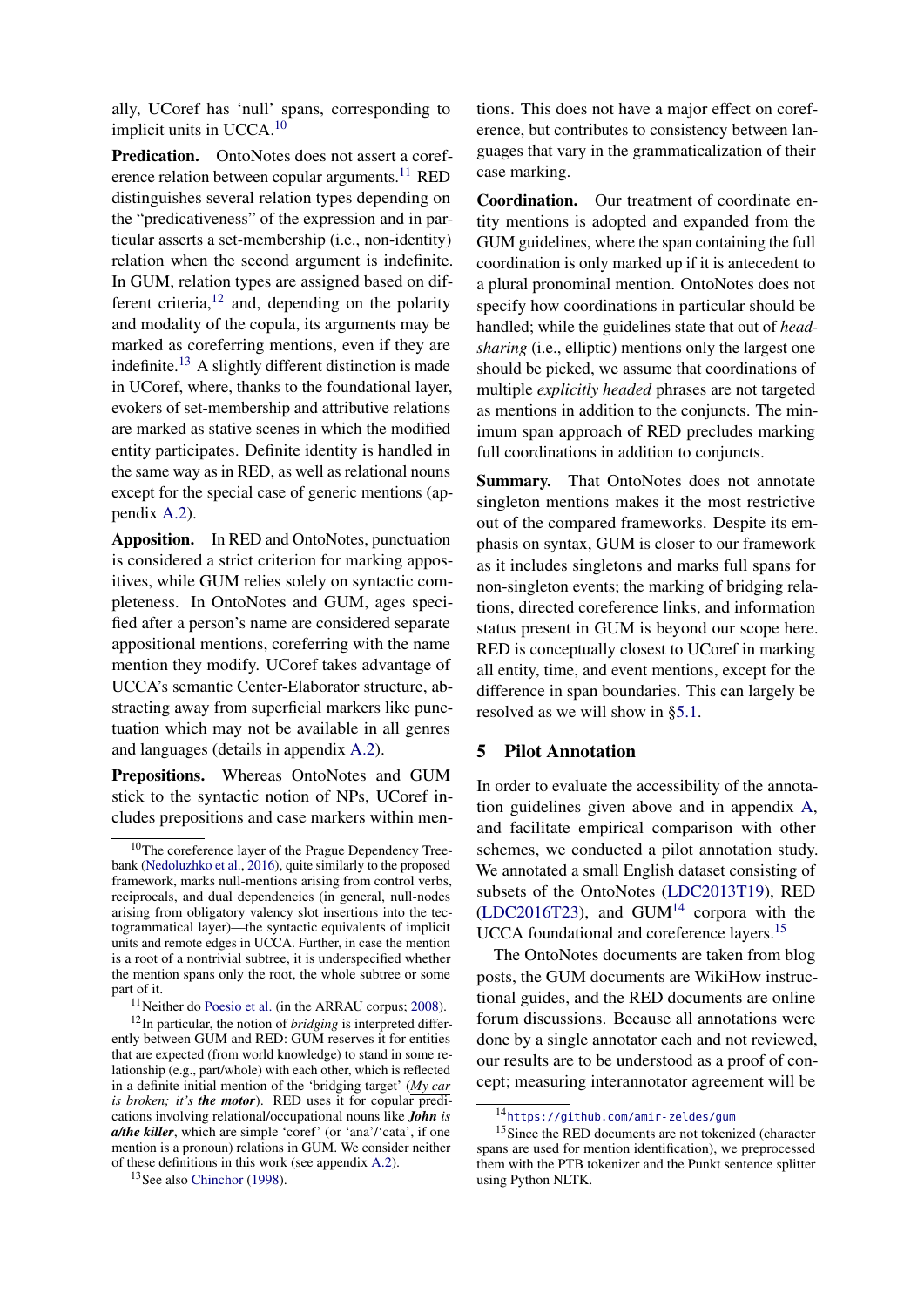<span id="page-6-1"></span>

|                              | GUM  | OntoNotes | <b>RED</b> |
|------------------------------|------|-----------|------------|
| sentences                    | 70   | 17        | 24         |
| tokens                       | 1180 | 303       | 302        |
| $\hookrightarrow$ non-punct  | 1030 | 261       | 2.74       |
| <b>UCCA</b> units            | 1436 | 336       | 379        |
| $\hookrightarrow$ candidates | 911  | 195       | 186        |

Table 1: Overview of our pilot dataset. *Candidates* refers to the UCCA units that are filtered by category for mention candidacy before manual annotation.

necessary in the future to gauge the difficulty of the task and quality of guidelines/data.

Table [1](#page-6-1) shows the distribution of tokens and UCCA foundational units, and table [2](#page-7-0) compares the distribution of UCoref units with the respective "native" annotation schema for each corpus. We can see that about one third of all UCCA units are identified as mentions, in all corpora. The automatic candidate filtering based on UCCA categories simplifies this process for the annotator by removing about one third to one half of units. There are similar amounts of scene and Participant units (both of which are always mentions), but it is important to note that Participant units can also refer to events. We can see this reflected by the majority of referent units being event referents. We can also see that most of the referents in GUM, RED, and UCoref are in fact singletons, and the number of non-singleton referents is quite similar between each scheme and UCoref. Most implicit units and targets of remote edges are part of a non-singleton coreference cluster, which confirms the issue of spurious ambiguity we pointed out in [§2.3.](#page-3-2)

#### <span id="page-6-0"></span>5.1 Recovering Existing Schemes

Next we examine the differences in gold annotations between our proposed schema and existing schemas and how we can (re)cover annotations in established schemas from our new schema. We can interpret this experiment as asking: If we had a perfect system for UCoref, could we use that to predict GUM/OntoNotes/RED-style coreference? And vice versa, if we had an oracle in one of those schemes, and possibly oracle UCoref mentions, how closely could we convert to UCoref?<sup>[16](#page-0-1)</sup>

Exact mention matches. A naïve approach would be to look at the token spans covered by all mentions and reference clusters and count how often we can find an exact match between UCoref and one of the existing schemes.

In UCoref, we use maximum spans by default, but thanks to the nature of the UCCA foundational layer, minimum spans can easily be recovered from Centers and scene-evokers. For schemas with a *minimum span* approach, we can switch to a minimum span approach in UCoref by choosing the head unit of each maximum span unit as its representative mention. This works well between UCoref and RED as they have similar policies for determining semantic heads, which is crucial for, e.g., light verb constructions. This would be problematic, however, when comparing to a minimum span schema that uses syntactic heads. For schemas with a *non-minimum span* approach, we keep only the maximum span units from UCoref and discard any heads that have been marked up representatively for their parent (e.g., as remote targets).

Fuzzy mention matches. Because our theoretical comparison in [§4](#page-4-0) exposed systematically diverging definitions of what to include in a mention span, we also apply an evaluation that abstracts away from some of these differences. We greedily identify one-to-one alignments for maximally overlapping mentions, as measured by the Dice coefficient:

$$
m_A^*, m_B^* \leftarrow \mathop{\arg\max}_{m_A \in (A \setminus L_A), m_B \in (B \setminus L_B)} \frac{|m_A \cap m_B|}{|m_A| + |m_B|}
$$

where  $L_A(L_B)$  records the mentions from annotation  $A(B)$  aligned thus far, and stopping when this score falls below a threshold  $\mu$ .  $\mu$  is a hyperparameter controlling how much overlap is required:  $\mu = 1$ corresponds to exact matches only, while  $\mu = 0$  includes all overlapping mention pairs as candidates (we report fuzzy match results for  $\mu = 0$ ). Once a mention is aligned it is removed from consideration for future alignments.

We align referents by the same procedure. Results are reported in table [3.](#page-7-1)

#### 5.2 Findings

We can see in table [3](#page-7-1) that UCoref generally covers between 60% and 80% of exact *mentions* in existing schemes ('R' columns), however, the amount of UCoref units that are present in other schemes varies greatly, between 21.3% (OntoNotes) and 79.5% (RED; 'P' columns). This is generally expected based on our theoretical analysis in [§4.](#page-4-0) Fuzzy match has a great effect on the maximum span schemes in GUM and OntoNotes, resulting in

<sup>&</sup>lt;sup>16</sup>See also [Zeldes and Zhang](#page-9-19) [\(2016\)](#page-9-19), who base a full coreference resolution system on this idea.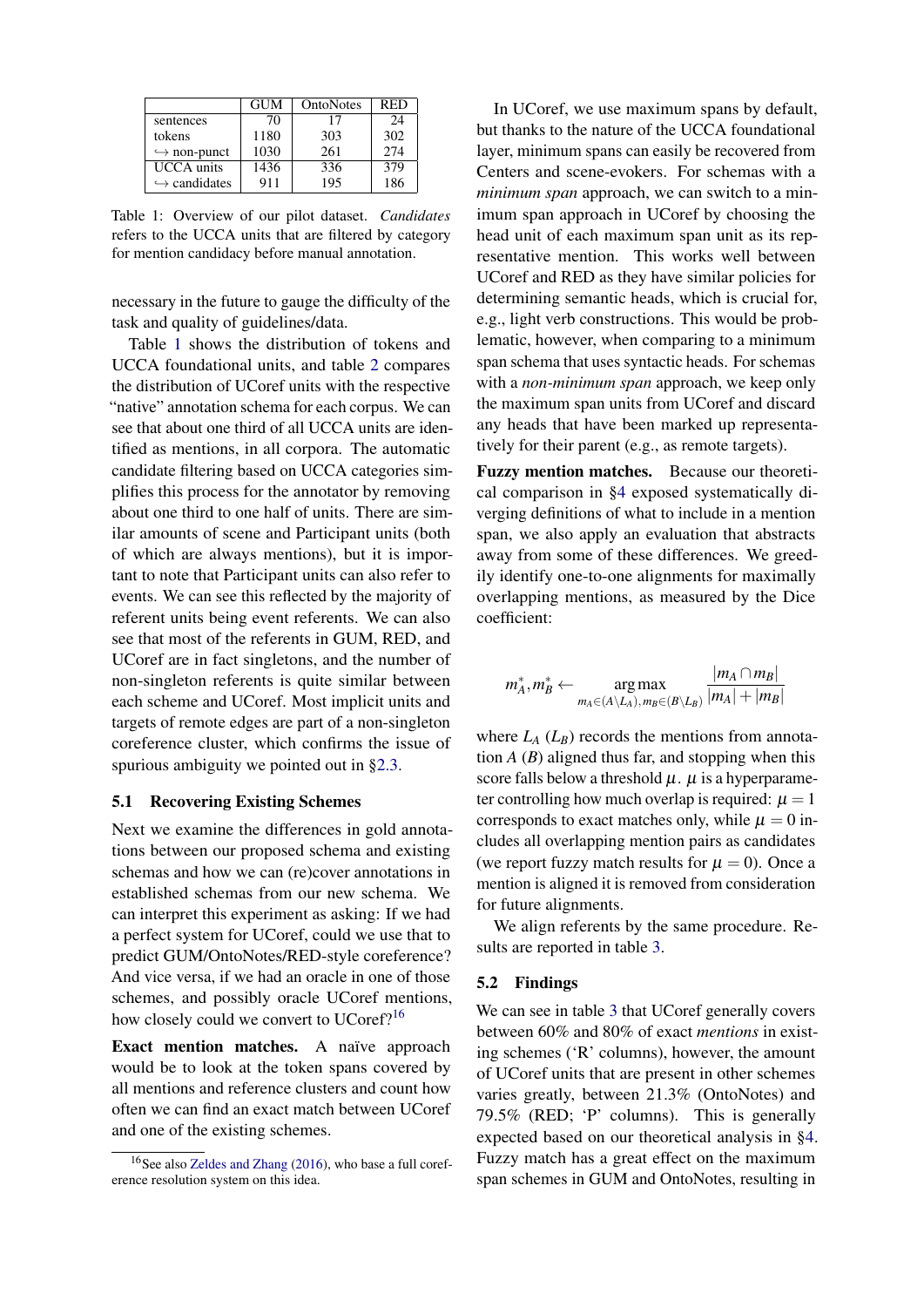<span id="page-7-0"></span>

|                            | WikiHow<br>Blog<br>Forum |                          |            |                          | WikiHow |                          |                             | Blog       | Forum |            |            |            |            |
|----------------------------|--------------------------|--------------------------|------------|--------------------------|---------|--------------------------|-----------------------------|------------|-------|------------|------------|------------|------------|
|                            | <b>GUM</b>               | <b>UCR</b>               | <b>ONT</b> | <b>UCR</b>               | RED     | <b>UCR</b>               |                             | <b>GUM</b> |       | <b>ONT</b> | <b>UCR</b> | <b>RED</b> | <b>UCR</b> |
| mentions                   | 288                      | 466                      | 40         | 128                      | 120     | 117                      | referents                   | 155        | 291   | 20         | 96         | 82         | 78         |
| $\hookrightarrow$ event    | 158                      | 208                      | —          | 47                       | 70      | 54                       | $\hookrightarrow$ event     | 108        | 180   | —          | 43         | 58         | 47         |
| $\hookrightarrow$ entity/A | 127                      | 215                      | -          | 66                       | 47      | 58                       | $\hookrightarrow$ entity    | 47         | 108   | —          | 46         | 21         | 27         |
| $\hookrightarrow$ other    |                          | 43                       | —          | 14                       |         | J                        | $\hookrightarrow$ time      |            |       |            |            |            |            |
| $\hookrightarrow$ NE       |                          | $\overline{\phantom{0}}$ | 10         | $\overline{\phantom{0}}$ |         | $\overline{\phantom{0}}$ | $\rightarrow$ non-singleton | 46         | 36    | 10         | 13         | Q          | 18         |
| $\hookrightarrow$ IMP      | $\overline{\phantom{0}}$ | 26                       | -          | h                        | —       | 4                        | $\hookrightarrow$ IMP       | –          | 26    | —          |            | —          |            |
| $\hookrightarrow$ remote   | $\overline{\phantom{0}}$ | 10                       | —          | ⌒                        |         |                          | $\hookrightarrow$ remote    |            | −     |            |            |            |            |

Table 2: Distribution of mentions and referents in the datasets. Mentions: Under *event*, we count UCoref (UCR) scenes, GUM mentions of the types 'event' or 'abstract', and RED EVENTs; under *entity*, we count UCR **A**'s, GUM 'person', 'object', 'place', and 'substance' mentions, and RED ENTITYs. *NE* stands for OntoNotes (ONT) named entities and IMP and remote for implicit and remote UCR units. A coreference cluster (**referent**) is classified as an *event* referent if there is at least one event mention of that referent, as a *time* referent if there is at least one UCR **T** / GUM 'time' / RED TIMEX3 mention of that referent, and as an *entity* referent otherwise; we also report how many of the IMP and remote units are part of non-singleton referents.

<span id="page-7-1"></span>

| mentions |  |            |   |  |                                                                                              |   |  |            |   |  | referents  |   |   |           |   |   |            |                                                       |                                                |  |
|----------|--|------------|---|--|----------------------------------------------------------------------------------------------|---|--|------------|---|--|------------|---|---|-----------|---|---|------------|-------------------------------------------------------|------------------------------------------------|--|
|          |  | <b>GUM</b> |   |  | <b>OntoNotes</b>                                                                             |   |  | <b>RED</b> |   |  | <b>GUM</b> |   |   | OntoNotes |   |   | <b>RED</b> |                                                       |                                                |  |
|          |  | R          | F |  | R                                                                                            | F |  | R          | F |  | D          | R | F | P         | R | E | D          | R                                                     |                                                |  |
|          |  |            |   |  | $\begin{vmatrix} 41.7 & 60.6 & 49.4 & 21.3 & 67.5 & 32.3 & 79.5 & 77.5 & 78.5 \end{vmatrix}$ |   |  |            |   |  |            |   |   |           |   |   |            | $=$ 19.3 24.4 21.6 3.1 15.2 5.2 52.6 50.0 51.3        |                                                |  |
|          |  |            |   |  |                                                                                              |   |  |            |   |  |            |   |   |           |   |   |            | $\approx$ 31.6 40.0 35.3 9.4 45.0 15.5 66.7 63.4 65.0 |                                                |  |
|          |  |            |   |  | $\approx 67.0$ 97.2 79.3 31.5 100.0 47.9 88.9 86.7 87.8                                      |   |  |            |   |  |            |   |   |           |   |   |            |                                                       | $=$ 43.9 55.6 49.0 5.2 25.0 8.6 66.7 63.4 65.0 |  |
|          |  |            |   |  |                                                                                              |   |  |            |   |  |            |   |   |           |   |   |            |                                                       | 59.6 75.6 66.7 10.4 50.0 17.2 80.8 76.8 78.8   |  |

Table 3: Exact  $(=)$  and fuzzy  $(\approx)$  referent matches based on exact and aligned mentions between UCoref and GUM, OntoNotes, and RED. Precision (P) and recall (R) are measured treating gold UCoref annotation as the prediction and gold annotation in each respective existing framework as the reference. Italics indicate minimum UCoref spans are used. Implicit UCoref units are excluded from this evaluation, and children of remote edges are only counted once (for their primary edge).

up to 100% of mentions being aligned, and a lesser, but still positive effect on RED.<sup>[17](#page-0-1)</sup> We observe a similar trend for *referent* matches, which follows partly from the mismatch in mention annotation, and partly from diverging policies in marking coreference relations, as discussed above. Whether or not singleton event and/or entity referents are annotated has a major impact here. Below we give examples for sources of non-exact mention matches that can be resolved using fuzzy alignment.

*GUM and OntoNotes.* A phenomenon that is trivially resolvable using fuzzy alignments is punctuation, which is excluded from all UCoref units, but included in GUM and OntoNotes. Another group of mentions recovered are prepositional phrases, where UCoref includes prepositions (*to them*, *since the end of 2005*), and GUM and OntoNotes do not (*them*, *the end of 2005*). As mentioned in [§4,](#page-4-0) GUM deviates from its maximum span policy for clausal modifiers of noun phrases, which are stripped off from the mention. Noun phrases modified in this way can be fuzzily aligned with the maximum spans in UCoref, even if the modifier is very long: *people who are stuck on themselves intolerant of people different from them rude or downright arrogant* (UCoref) gets aligned with *people* (GUM).

*RED.* Almost 80% of both RED and UCoref mentions match exactly, but there are some cases of divergence: 1) One subset of these are time expressions like *this morning*, where, as pointed out above, RED marks maximum spans. However, in UCoref these are internally analyzable—thus their Center will be extracted for minimum spans (here, *morning*). On the other hand, idiomatic multiword expressions (MWEs) such as verb-particle constructions (e.g., *pass away* 'die') are treated as unanalyzable in UCCA, but only the syntactic head (*pass*) is included in RED. 2) Also interesting are predicative prepositions and adverbials in copular or expletive constructions: *there will be lots of good dr.s and nurses around*. Here, UCoref chooses *around* as the (stative) scene evoker (and would mark the prepositional object as a participant, if it is explicit), while RED chooses the copula *be*. 3) UCCA treats some verbs as modifiers

<sup>17</sup>Note, though, that this evaluation only shows us *if* we can find a fuzzy alignment, not whether the aligned spans are actually equivalent. As purely span-based alignment is prone to errors, a future extension to the algorithm should take information about (ideally semantic) heads into account.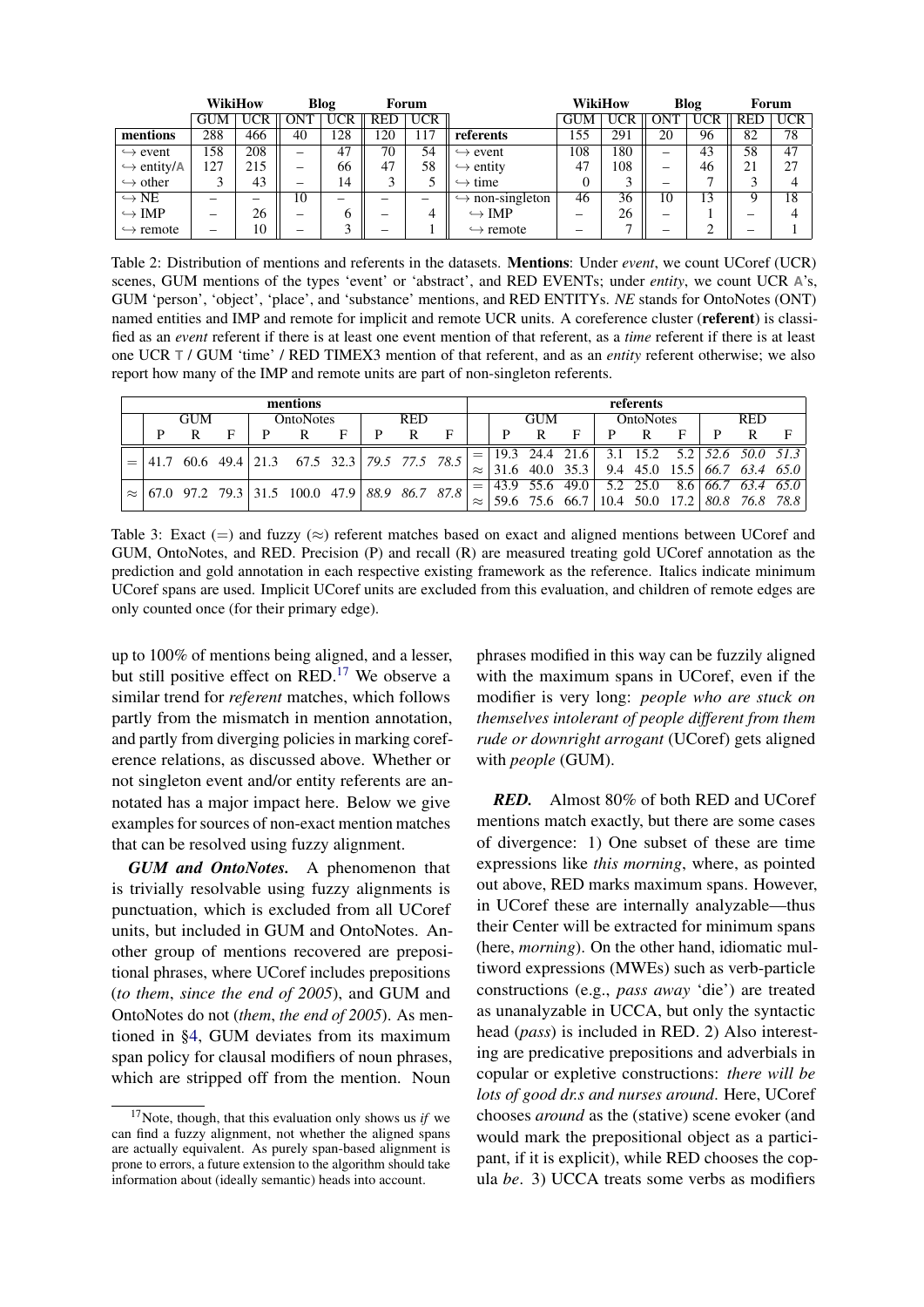rather than predicates themselves: e.g., *stopped* in *i m* [sic] *stopped feeling her move* and *it seemed* in *it seemed tom* [sic] *take forever*. The former, as an aspectual secondary verb, is labeled Adverbial (D); the latter, which injects the perspective of the speaker, is labeled Ground (**G**). Since we do not generally consider these categories referring, these are not annotated as mentions in UCoref, though they are in RED.

## 5.3 Discussion

For the non-minimum span schemas GUM and OntoNotes, we can use a fuzzy mention alignment based on token overlap to find many pairs which aim to capture the same mention, only under different annotation conventions. RED is most similar to UCoref in defining what counts as a mention, though our corpus analysis showed that the notion of *semantic heads* is interpreted differently for certain constructions, where UCCA is more liberal about treating verbs as modifiers rather than heads. While counting fuzzy matches allows us to recover partially overlapping spans (time expressions, verbal MWEs), other phenomena (adverbial copula constructions, secondary verbs) have inconsistent policies between the two schemes that require more elaborate methods to align. We can thus, to some extent, use UCoref to predict REDstyle annotations, with the additional gain of flexible minimum/maximum spans and cross-sentence predicate-argument structure for a whole document. Furthermore, we see that UCoref subsumes all OntoNotes mentions and nearly all GUM mentions and is able to reconstruct coreference clusters in GUM with high recall.

## 6 Conclusion

We have defined and piloted a new, modular approach to coreference annotation based on the semantic foundational layer provided by UCCA. An oracle experiment shows high recall with respect to three existing schemes, as well as high precision with respect to the most similar of the three. We have released our annotations to fuel future investigations.

## Acknowledgments

We would like to thank Amir Zeldes and two anonymous reviewers for their many helpful comments, corrections, and pointers to relevant literature. This research was supported in part by NSF award

IIS-1812778 and grant 2016375 from the United States–Israel Binational Science Foundation (BSF), Jerusalem, Israel.

## References

- <span id="page-8-0"></span>Omri Abend and Ari Rappoport. 2013. Universal Conceptual Cognitive Annotation (UCCA). In *Proc. of ACL*, pages 228–238, Sofia, Bulgaria.
- <span id="page-8-3"></span>Joakim Nivre et al. 2018. [Universal dependencies 2.3.](http://hdl.handle.net/11234/1-2895) LINDAT/CLARIN digital library at the Institute of Formal and Applied Linguistics (ÚFAL), Faculty of Mathematics and Physics, Charles University.
- <span id="page-8-4"></span>Laura Banarescu, Claire Bonial, Shu Cai, Madalina Georgescu, Kira Griffitt, Ulf Hermjakob, Kevin Knight, Philipp Koehn, Martha Palmer, and Nathan Schneider. 2013. Abstract Meaning Representation for sembanking. In *Proc. of the 7th Linguistic Annotation Workshop and Interoperability with Discourse*, pages 178–186, Sofia, Bulgaria.
- <span id="page-8-7"></span>Cosmin Bejan and Sanda Harabagiu. 2010. Unsupervised event coreference resolution with rich linguistic features. In *Proc. of ACL*, pages 1412–1422, Uppsala, Sweden.
- <span id="page-8-2"></span>Alena Böhmová, Jan Hajič, Eva Hajičová, and Barbora Hladká. 2003. The Prague Dependency Treebank: A three-level annotation scenario. In Anne Abeillé, editor, *Treebanks: Building and Using Parsed Corpora*, Text, Speech and Language Technology, pages 103–127. Springer Netherlands, Dordrecht. DOI: 10.1007/978-94-010-0201-1\_7.
- <span id="page-8-6"></span>Wei-Te Chen and Martha Palmer. 2017. Unsupervised AMR-dependency parse alignment. In *Proc. of EACL*, pages 558–567, Valencia, Spain.
- <span id="page-8-9"></span>Nancy Chinchor. 1998. Overview of muc-7. In *Seventh Message Understanding Conference (MUC-7): Proceedings of a Conference Held in Fairfax, Virginia, April 29-May 1, 1998*.
- <span id="page-8-8"></span>George R Doddington, Alexis Mitchell, Mark A Przybocki, Lance A Ramshaw, Stephanie M Strassel, and Ralph M Weischedel. 2004. The automatic content extraction (ace) program-tasks, data, and evaluation. In *Lrec*, volume 2, page 1.
- <span id="page-8-1"></span>Charles J. Fillmore and Collin Baker. 2009. A frames approach to semantic analysis. In Bernd Heine and Heiko Narrog, editors, *The Oxford Handbook of Linguistic Analysis*, pages 791–816. Oxford University Press, Oxford, UK.
- <span id="page-8-5"></span>Jeffrey Flanigan, Sam Thomson, Jaime Carbonell, Chris Dyer, and Noah A. Smith. 2014. A discriminative graph-based parser for the Abstract Meaning Representation. In *Proc. of ACL*, pages 1426–1436, Baltimore, Maryland, USA.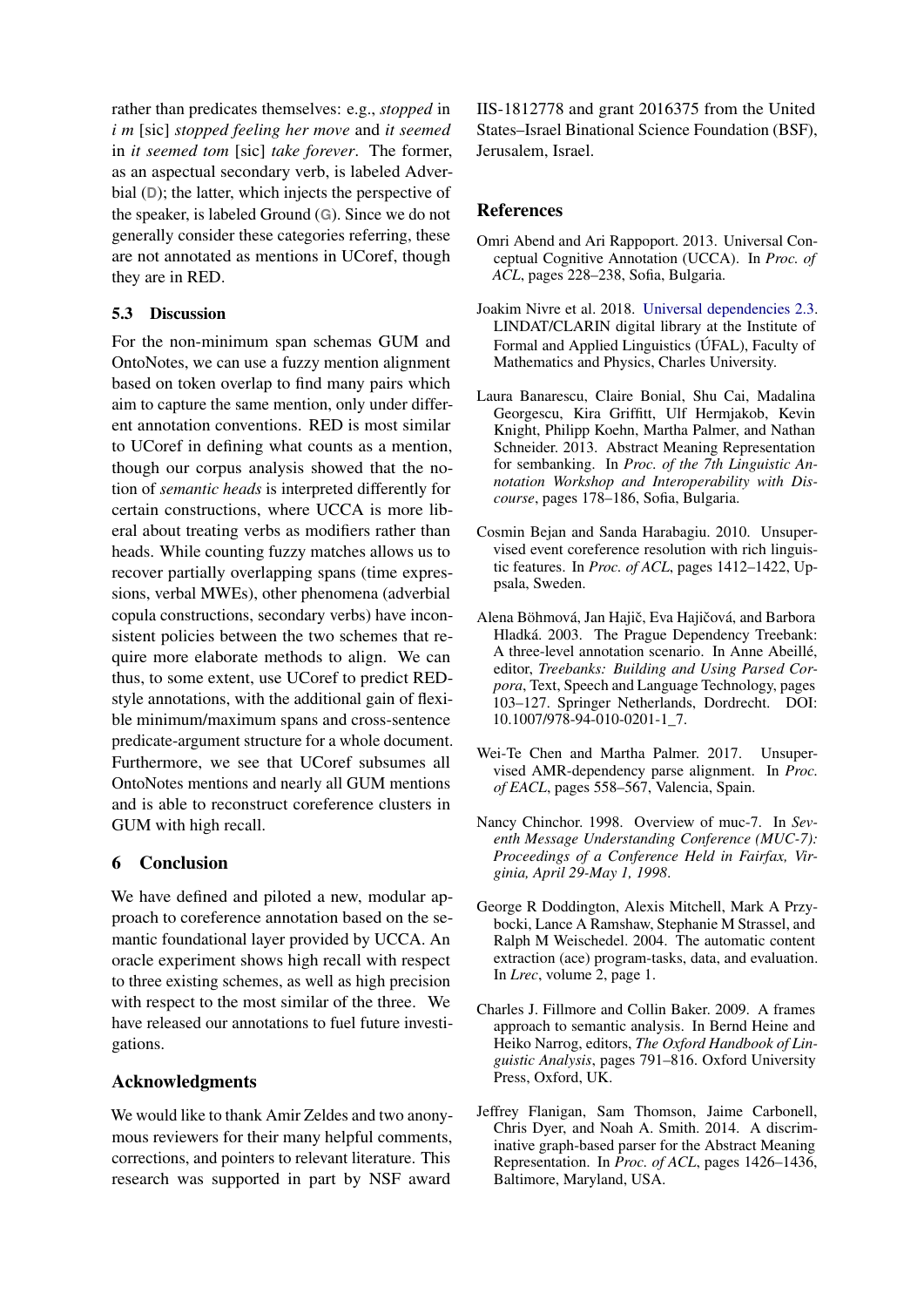- <span id="page-9-3"></span>Eduard Hovy, Mitchell Marcus, Martha Palmer, Lance Ramshaw, and Ralph Weischedel. 2006. OntoNotes: the 90% solution. In *Proc. of HLT-NAACL*, pages 57–60, New York City, USA.
- <span id="page-9-12"></span>Bin Li, Yuan Wen, Lijun Bu, Weiguang Qu, and Nianwen Xue. 2016. Annotating The Little Prince with Chinese AMRs. In *Proc. of LAW X – the 10th Linguistic Annotation Workshop*, pages 7–15, Berlin, Germany.
- <span id="page-9-11"></span>Yijia Liu, Wanxiang Che, Bo Zheng, Bing Qin, and Ting Liu. 2018. An AMR Aligner Tuned by Transition-based Parser. In *Proc. of EMNLP*, pages 2422–2430, Brussels, Belgium.
- <span id="page-9-15"></span>Adam Meyers, Ruth Reeves, Catherine Macleod, Rachel Szekely, Veronika Zielinska, Brian Young, and Ralph Grishman. 2004. The nombank project: An interim report. In *Proceedings of the workshop frontiers in corpus annotation at hlt-naacl 2004*.
- <span id="page-9-17"></span>Teruko Mitamura, Zhengzhong Liu, and Eduard Hovy. 2015. Overview of TAC-KBP 2015 Event Nugget Track. In *Proc. of TAC*, Gaithersburg, Maryland, USA.
- <span id="page-9-2"></span>Nafise Sadat Moosavi and Michael Strube. 2016. Which coreference evaluation metric do you trust? a proposal for a link-based entity aware metric. In *Proceedings of ACL 2016*, pages 632–642, Berlin.
- <span id="page-9-7"></span>Anna Nedoluzhko, Michal Novák, Silvie Cinkova, Marie Mikulová, and Jirí Mírovský. 2016. Coreference in prague czech-english dependency treebank. In *LREC*.
- <span id="page-9-14"></span>Edward Newell and Jackie Chi Kit Cheung. 2018. Constructing a lexicon of relational nouns. In *Proceedings of the Eleventh International Conference on Language Resources and Evaluation (LREC-2018)*.
- <span id="page-9-13"></span>Tim O'Gorman, Michael Regan, Kira Griffitt, Ulf Hermjakob, Kevin Knight, and Martha Palmer. 2018. Amr beyond the sentence: the multi-sentence amr corpus. In *Proceedings of the 27th International Conference on Computational Linguistics*, pages 3693–3702.
- <span id="page-9-6"></span>Tim O'Gorman, Kristin Wright-Bettner, and Martha Palmer. 2016. Richer Event Description: Integrating event coreference with temporal, causal and bridging annotation. In *Proc. of the 2nd Workshop on Computing News Storylines*, pages 47–56, Austin, Texas, USA.
- <span id="page-9-4"></span>Martha Palmer, Daniel Gildea, and Paul Kingsbury. 2005. The Proposition Bank: an annotated corpus of semantic roles. *Computational Linguistics*, 31(1):71–106.
- <span id="page-9-18"></span>Massimo Poesio, Ron Artstein, et al. 2008. Anaphoric annotation in the arrau corpus. In *LREC*.
- <span id="page-9-0"></span>Massimo Poesio, Roland Stuckardt, and Yannick Versley, editors. 2016. *[Anaphora Resolution - Al](https://doi.org/10.1007/978-3-662-47909-4)[gorithms, Resources, and Applications](https://doi.org/10.1007/978-3-662-47909-4)*. Theory and Applications of Natural Language Processing. Springer.
- <span id="page-9-9"></span>Nima Pourdamghani, Yang Gao, Ulf Hermjakob, and Kevin Knight. 2014. Aligning English strings with Abstract Meaning Representation graphs. In *Proc. of EMNLP*, pages 425–429, Doha, Qatar.
- <span id="page-9-1"></span>Sameer Pradhan, Xiaoqiang Luo, Marta Recasens, Eduard Hovy, Vincent Ng, and Michael Strube. 2014. Scoring coreference partitions of predicted mentions: a reference implementation. In *Proc. of ACL*, pages 30–35, Baltimore, Maryland.
- <span id="page-9-16"></span>James Pustejovsky, Kiyong Lee, Harry Bunt, and Laurent Romary. 2010. Iso-timeml: An international standard for semantic annotation. In *LREC*, volume 10, pages 394–397.
- <span id="page-9-21"></span>Marta Recasens, Zhichao Hu, and Olivia Rhinehart. 2016. Sense anaphoric pronouns: Am i one? In *Proceedings of the Workshop on Coreference Resolution Beyond OntoNotes (CORBON 2016)*, pages 1–6.
- <span id="page-9-10"></span>Ida Szubert, Adam Lopez, and Nathan Schneider. 2018. A structured syntax-semantics interface for English-AMR alignment. In *Proc. of NAACL-HLT*, pages 1169–1180, New Orleans, Louisiana.
- <span id="page-9-8"></span>Aaron Steven White, Drew Reisinger, Keisuke Sakaguchi, Tim Vieira, Sheng Zhang, Rachel Rudinger, Kyle Rawlins, and Benjamin Van Durme. 2016. Universal Decompositional Semantics on Universal Dependencies. In *Proc. of EMNLP*, pages 1713–1723, Austin, Texas, USA.
- <span id="page-9-5"></span>Amir Zeldes. 2017. The GUM corpus: creating multilayer resources in the classroom. *Language Resources and Evaluation*, 51(3):581–612.
- <span id="page-9-20"></span>Amir Zeldes. 2018. A predictive model for notional anaphora in english. *arXiv preprint arXiv:1804.07375*.
- <span id="page-9-19"></span>Amir Zeldes and Shuo Zhang. 2016. When annotation schemes change rules help: A configurable approach to coreference resolution beyond OntoNotes. In *Proc. of the Workshop on Coreference Resolution Beyond OntoNotes (CORBON 2016)*, pages 92–101, Ann Arbor, Michigan.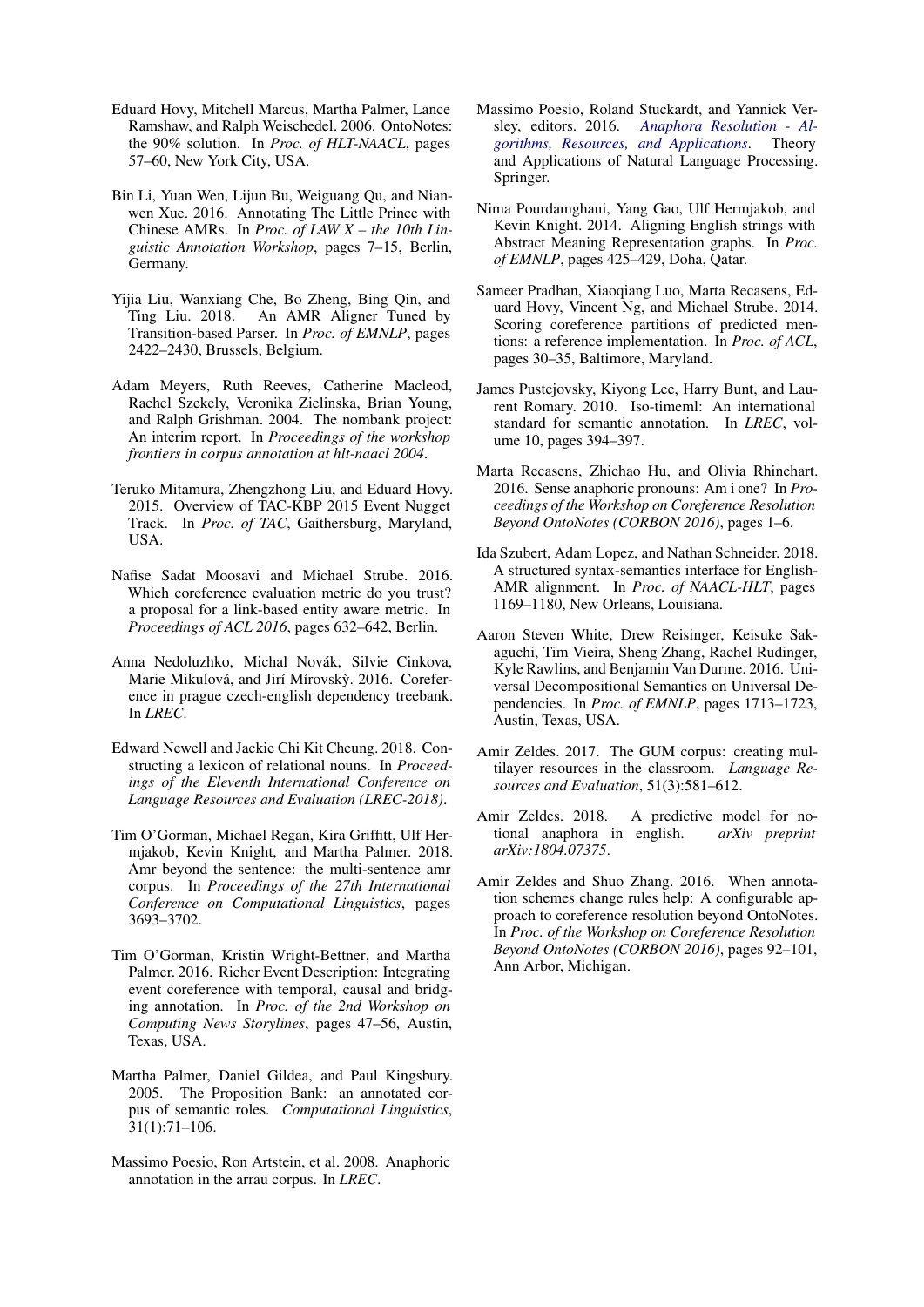### <span id="page-10-0"></span>A Detailed Guidelines

### A.1 Identifying Mentions

Non-scene-non-participant units. A certain subset of the remaining unit types are considered to be mention *candidates*. This subset is comprised of the categories, *Time*, *Elaborator*, *Relator*, *Quantity*, and *Adverbial*.

*Time (T)* Absolute or relative time expressions like *on May 15, 1990*, *now*, or *in the past*, which are marked Time (**T**) in UCCA, are considered mentions. However, frequencies and durations, which are also **T** units in UCCA, are discarded. In order to reliably distinguish these different kinds of time expressions from each other, they have to be identified manually.

*Elaborator (E)* Elaborators modifying the Center (**C**) of a non-scene unit are considered mentions if they themselves describe a scene or entity. This is the case, for example, with (relative) clauses and (prepositional) phrases describing the Center's relation with another entity as in

[ the book<sub>C</sub> [about the dog<sub>C</sub> 
$$
]_E
$$
],

as well as contingent attributive modifiers, which are stative scenes in UCCA, like *old* in

[ the 
$$
[old_S (book)_A]_E
$$
 book<sub>C</sub>].

By contrast, Elaborator units that do not evoke a person, thing, abstract object, or scene are not considered referring, as in

## *[ medical<sup>E</sup> school<sup>C</sup> ]*,

where *medical* is an inherent property and thus non-referring.

In English, this often corresponds to units whose Center is an adjective, adverb, or determiner.<sup>[18](#page-0-1)</sup> Bear in mind, however, that these syntactic criteria are language-specific and should only be taken as rough guidance, rather than absolute rules. Thus, referring non-scene Elaborators should be identified manually. By contrast, **E**-scenes will be identified as mentions automatically, by the scene unit criterion.

*Relator (R)* Relators should be marked as mentions if and only if they constitute an anaphoric (or cataphoric) reference *in addition to* their relating function.

As an illustration what we mean by that, consider the two occurrences of that in the following example, which are both Relators in UCCA:

#### *I* didn't like **that**<sub>1</sub> he said the things **that**<sub>2</sub> he said.

Here, *that*<sub>2</sub> is an anaphoric reference to *things*, whereas *that*<sub>1</sub> is purely functional and thus should not be identified as referring. In English, this corresponds to the syntactic category of relative pronouns.

Most **R** units, however, are non-referring expressions like prepositions, so identification of the few referring instances of Relators has to be done manually.

*Quantity (Q)* Partitive constructions like *one of the 5 books* contain mentions of two distinct referents: *the 5 books* and *one of the 5 books*. According to the v2 UCCA guidelines, these expressions should be annotated as an Elaborator-Center structure with a remote edge:

## *[[ one<sup>Q</sup> (books)<sup>C</sup> ]<sup>C</sup> [ of<sup>R</sup> the<sup>F</sup> 5<sup>Q</sup> books<sup>C</sup> ]<sup>E</sup> ]<sup>X</sup>*

Such an annotation will result in correct identification of the two mentions based on the guidelines given so far (by choosing the **E** unit and the whole  $X^{19}$  $X^{19}$  $X^{19}$  unit), without the need to identify the Quantifier (**Q**) unit *oneQ*. However, in foundational layer annotations made based on the UCCA v1 guidelines the same phrase would receive a flat structure (cf. discussion of Centers above):

### $[$  *one* $Q$  *of* $R$  *the* $F$   $5Q$  *books* $C$   $JX$

In this case, we choose the whole X unit as a mention of the one book (respecting semantics rather than morphology), and the **Q** unit *5* as a mention of the five books.

*Adverbial (D)* While most Adverbial units (**D**) are by default not considered to be referring (they describe secondary relations over events), in some cases **D** units can be identified as mentions (also see coordinated mentions in appendix [A.2\)](#page-11-0).

One such phenomenon are prepositional phrases like *for another reason* and *in the majority of cases* are annotated as **D** in the corpus, as they modify scenes, not entities.

Another class of Adverbial units that may be identified as referring are the so-called secondary verbs like *help*, *want* and *offer*, which, according to the UCCA guidelines, modify scenes evoked

<sup>18</sup>According to the UCCA v1 guidelines, articles are to be annotated as Elaborators. In the v2 guidelines, the default category for articles has changed to Function.

 $19$ We use the placeholder X here as the actual category depends on the context (i.e., sibling and parent units) in which a unit is embedded.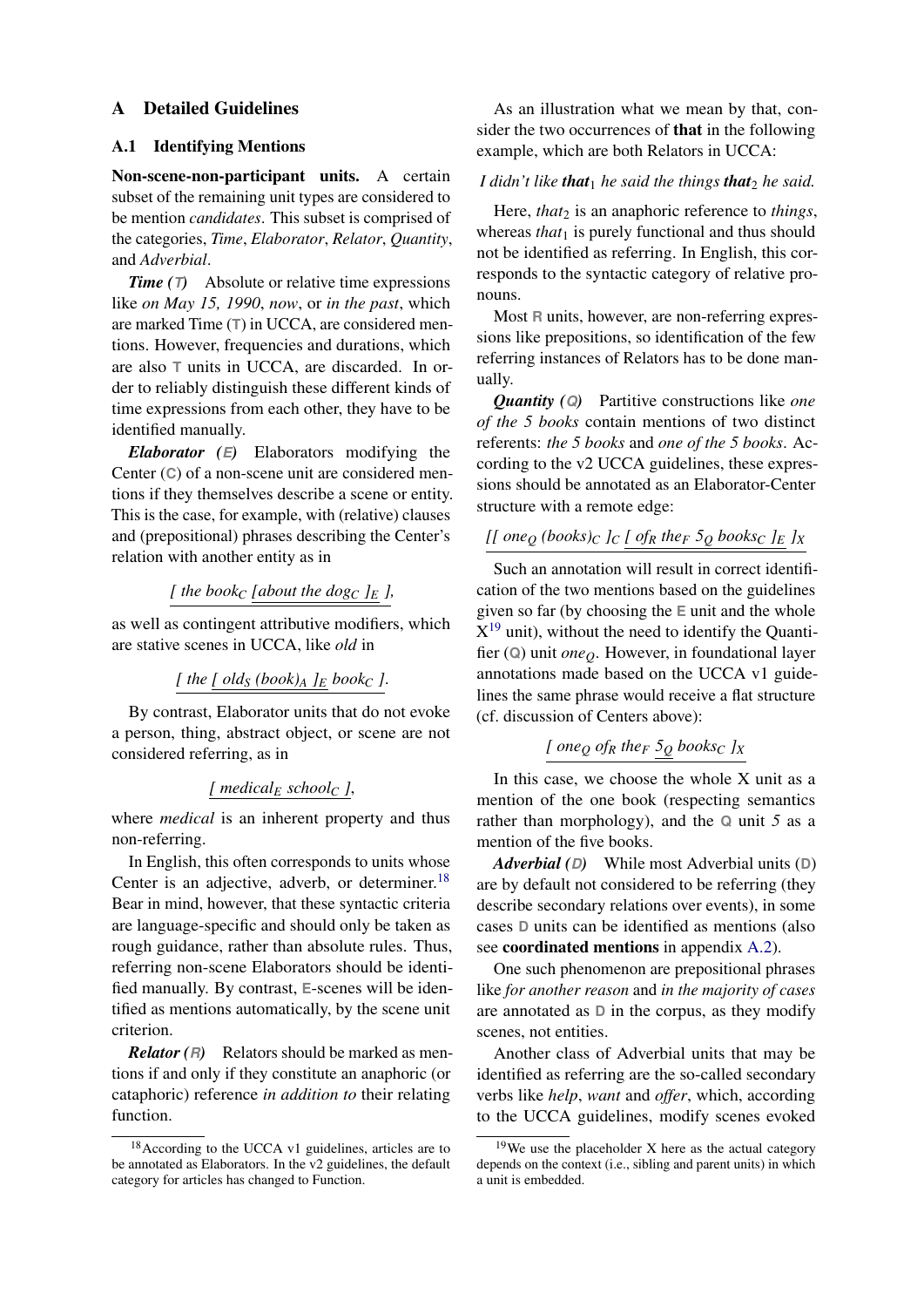by primary verbs, but do not themselves denote scenes. However, the relations described by them can sometimes be coreferring antecedents independently from the main scene:

*[ I<sup>A</sup> lost<sup>P</sup> [ 10 lbs ]<sup>A</sup> . ]<sup>j</sup> [*  $I_A$  *was<sub>F</sub> extremely<sub>D</sub></sub> <i>happy<sub>S</sub> [ about<sub>R</sub> that<sub>C</sub>*  $I_A$ *j ]*. vs. *[ She<sup>A</sup> helpedDi me<sup>A</sup> loseP j [ 10 lbs ]<sup>A</sup> . ] [ I<sup>A</sup> really<sup>D</sup> appreciated<sup>P</sup> thatAi ] .*

In both examples, *losing weight* is the main scene according to UCCA, however, in the second example the object of appreciation is *helping*. Thus, we do mark secondary verbs as mentions, but *only if* they are referred back to in the way demonstrated above.

### <span id="page-11-0"></span>A.2 Resolving Coreference

Appositives. Appositives and titles cooccurring with (named) entity mentions are annotated as Elaborators in UCCA and thus automatically included in the entity mention they modify. They should be marked as separate mentions, coreferring with the modified unit.

If a title or occupational noun occurs by itself or as a copular argument, we treat it as a relational noun as described in the next paragraph.

Extensional vs. intensional readings. A coordinated mention of a group of individuals, such as *John, Paul, and Mary* evokes a referent that is distinct from the possibly already evoked referents of *John*, *Paul*, and *Mary*, respectively.

Relational nouns (e.g., "the president [of Y]"), which are instantiated by a specific individual or a fixed-size set of individuals (e.g., "[X's] parents") at any given point in time, should usually be marked as coreferring with their instances, as inferred from context. This corresponds to an *extensional* (or set-theoretical) notion of reference: a distinct referent is identified by the individuals in which this concept manifests (extension).

Only in clearly generic statements like

# *The president's power is limited by the constitution. You should always do what your parents tell you to.*

should they evoke separate referents from any specific presidents or parents also mentioned in the same discourse. This corresponds to an *intensional* (or indirect) notion of reference: a distinct referent is identified by its general idea or concept (intension), rather than its instances.

Mentions of group-like entities with undetermined size, such as *the committee* or *all committee members*, should always be analyzed intensionally, evoking a referent separate from the possibly men-tioned referents for the individuals comprising it.<sup>[20](#page-0-1)</sup>

Negated scenes. Mentions of scenes are referring and should be marked as coreferring with other mentions of the same scene (same process or state and same participants), regardless of whether or not that scene really took place or is hypothetical:

## *I hoped she liked the pizza<sup>i</sup> and was relieved when I learned she did<sup>i</sup> .*

When both a scene and its negation are mentioned, these mentions should evoke separate referents:

*I hoped she liked the pizza<sup>i</sup> and was surprised when I learned she didn't<sup>j</sup> .*

Coordinated mentions. When entities or events are described in conjunction, they evoke a separate referent for each of the conjuncts, and a third one for the set comprising them. The whole coordination can be explicitly referred to with another (pronominal) mention:

*It is likely [ that [ the shock will dislocate ]<sup>i</sup> and [* (the shock) break both your arms  $j_i$   $j_k$ ;

*nevertheless this<sup>k</sup> is a small price to pay for your life.*

*I* want [  $Ivy_i$  **and**  $\frac{William_j}{k}$  *J<sub>k</sub> on my debate team, because [ both of them ]<sup>k</sup> are great.*

However, if the mentions are presented in *dis*junction, no separate mention for the full disjunction should be marked. If an anaphoric pronoun occurs, there are several options.

For events, a secondary relation (marked **D** in UCCA) that holds for both conjuncts, if available, should be marked instead:

*It is likely<sub>k</sub> [ that [ the shock will dislocate*  $J_i$  *or [* (the shock) break both your arms  $j_j$  *]*; *nevertheless this<sup>k</sup> is a small price to pay for your life.*

If such a unit is not available, and for entities, no coreference relation exists:

*I want [ Ivy<sup>i</sup> or William<sup>j</sup> ] on my debate team, because [ both of them ]<sup>k</sup> are great.*

 $^{20}$ But singular and plural mentions of the same group can corefer [\(Zeldes,](#page-9-20) [2018\)](#page-9-20).